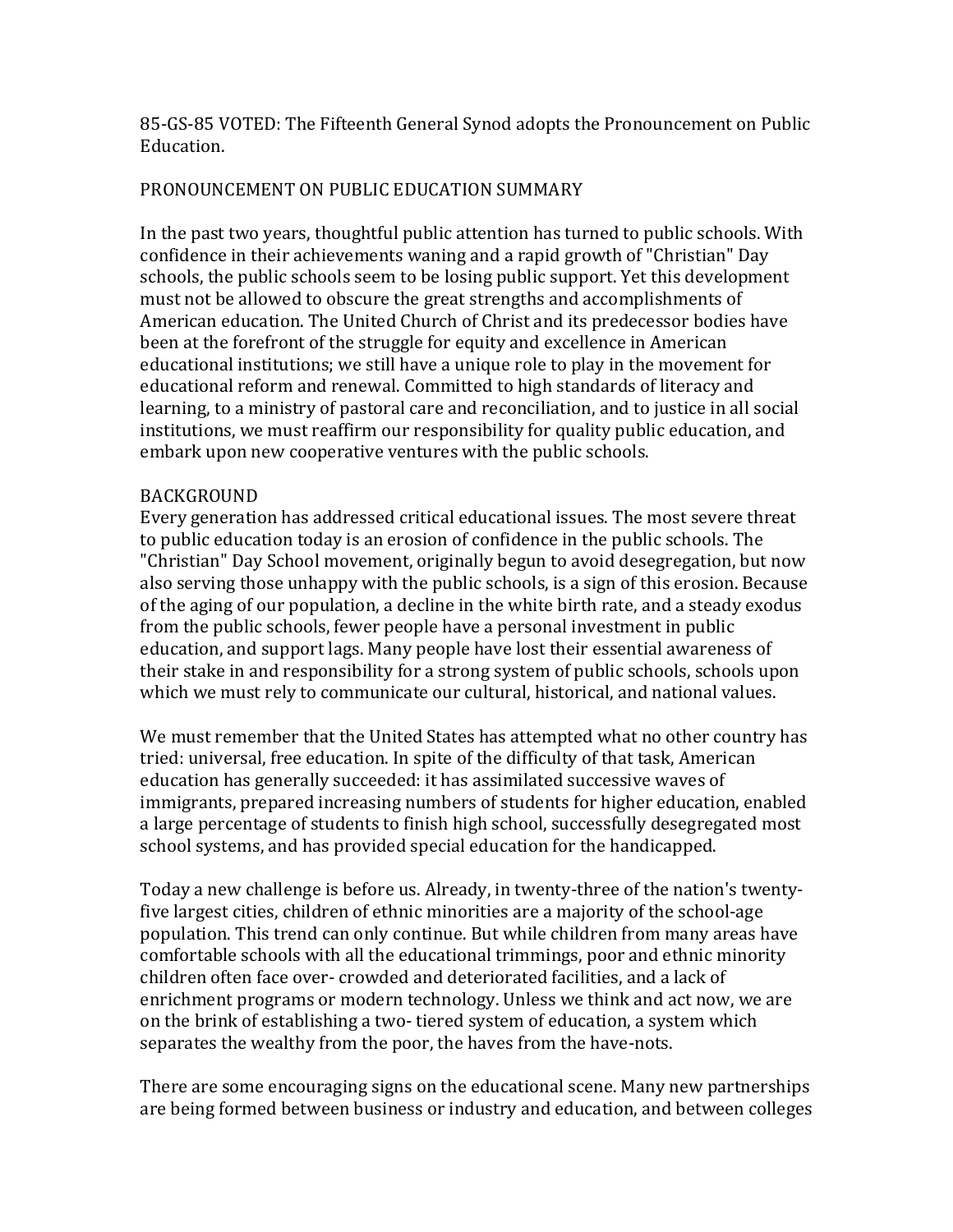and elementary or secondary schools. Other reforms or plans for reform include teacher training, curriculum, salaries, and issues of educational leadership.

Education reform is essential, but we must aim at causes, not at symptoms. We must be aware that schools .exist not only to provide workers for business and industry, but also to instill a sense of history, a love of knowledge and the arts, and a critical awareness of the responsibilities of citizenship. In addition, we must be wary of a concern for excellence which masks a lack of concern for equity.

We can and must be effective advocates for educational justice. The major responsibility for public education is close to home for us all: in our state capitals, and, even more powerfully, in the nearly 16,000 local school boards and districts which determine leadership, staffing, budgets, curriculum, policies, and services in the public schools. Here each of us has both a responsibility and an opportunity to bear witness to every person's right to develop fully within a society characterized by justice, decency, and compassion.

#### BIBLICAL, THEOLOGICAL, AND ETHICAL RATIONALE

In spite of the fact that public education as we know it is a modern institution, the education of the public has been highly valued by the Jewish and Christian traditions. In Biblical times, families bore the primary responsibility for nurture, supported by a community religious ethos and an environment of religious feast days, festivals, rites and rituals. The Book of Proverbs served as an early textbook, urging the wisdom essential for a good life. In Jesus' time a cluster of institutions provided education, including the household, community, temple, synagogue, and school. Jesus, called "Rabbi," was a master teacher, and through word, parable and example he commissioned his disciples to "go ... teach." Following this Great Commission, early Christians placed great importance on education. While the medieval Church restricted schooling to a priestly cost, the Reformation revolutionized education and opened the study of the Scriptures to rich and poor alike. Not only did Luther and Calvin promote the priesthood of all believers, but they proposed plans for elementary, secondary, and university education. Luther believed that both the government and the Church were responsible for education.

We are heirs to this Reformed tradition, which planted the ideals of equal educational opportunity and academic excellence in this country, twin goals which ore mutually supportive, not competitive. The churches and agencies which preceded the United Church of Christ founded some of the first colleges and universities in this country and were instrumental in the creation of many early elementary and secondary schools. The American Missionary Association founded over 500 schools for newly-freed blocks and others after the Civil War. These schools combined high academic standards with equal access for all persons. More recently the United Church of Christ has recognized inadequacies in public schools and called for specific improvements. It has urged its members to become informed and involved in school policy, has supported desegregated schools, and has opposed sectarian intrusions like public funds for private schools or organized prayer and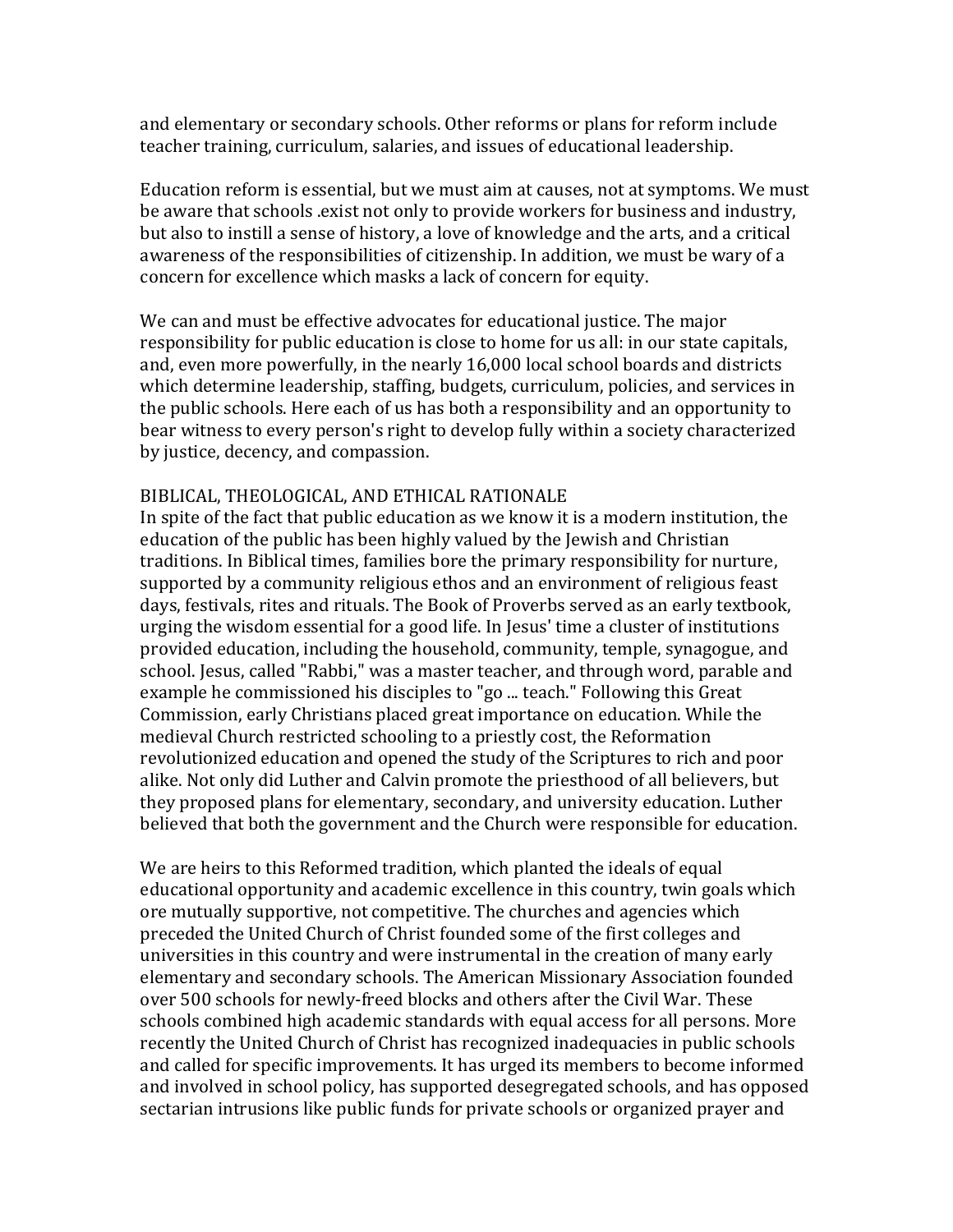Bible reading in the public schools. General Synods have called for more funds for public education, urging churches to recruit persons to influence school boards and strengthen accountability for quality and equality in education.

Many biblical and theological principles support the Church's engagement with public education. All persons are children of God; all are created in the divine image; all need an opportunity to grow in wisdom, in stature, and in God's favor. Speaking in the prophetic tradition of justice and righteousness, we must demand educational opportunities for all.

## STATEMENT OF CHRISTIAN CONVICTION

The Church is called to serve God in all realms of life; we cannot isolate personal from social ministries or spiritual from political witness. The distinctive American tradition of separation of Church and State necessitates the separation of the institutional Church from the institutional State, but not the removal of the religious voice from public policy or the divorce of faith from learning. Indeed, our prophetic heritage compels us to advocate for justice and peace, for protection for the weak, and for aid for the powerless.

Traditionally, the role of the Church in public education should not be limited to narrow religious issues such as re- leased time instruction, prayer and Bible reading, creation- ism, or religious holidays. Instead, it should address injustices, such as discrimination on the basis of race, sex, class, language, or national origin, and the inequalities of educational opportunity which we find all around us.

The Church is called by God to work for justice and equity in society and to bring a ministry of reconciliation where there is suffering, hurt, and alienation. It is the responsibility of Christian people to address moral and ethical issues ,and to work for a strong and healthy school system so essential to the public welfare and the common good. A strong public school system producing thoughtful and responsible young people and adults, will ultimately protect the freedom of churches to do their essential but different work.

The United Church of Christ has on important contribution to make to educational reform and renewal because of its past commitment, its morally sensitive assessment of the present situation, and its faithful vision for the future. There- fore,

we call schools to excellence in developing knowledge, skills, and attitudes, recognizing that literacy and learning are essential for intellectual and spiritual growth;

we call schools to justice and equity, supporting equal access to an education that challenges all persons to achieve their greatest potential, and we advocate more equitable distribution of state and federal funds to accomplish this purpose;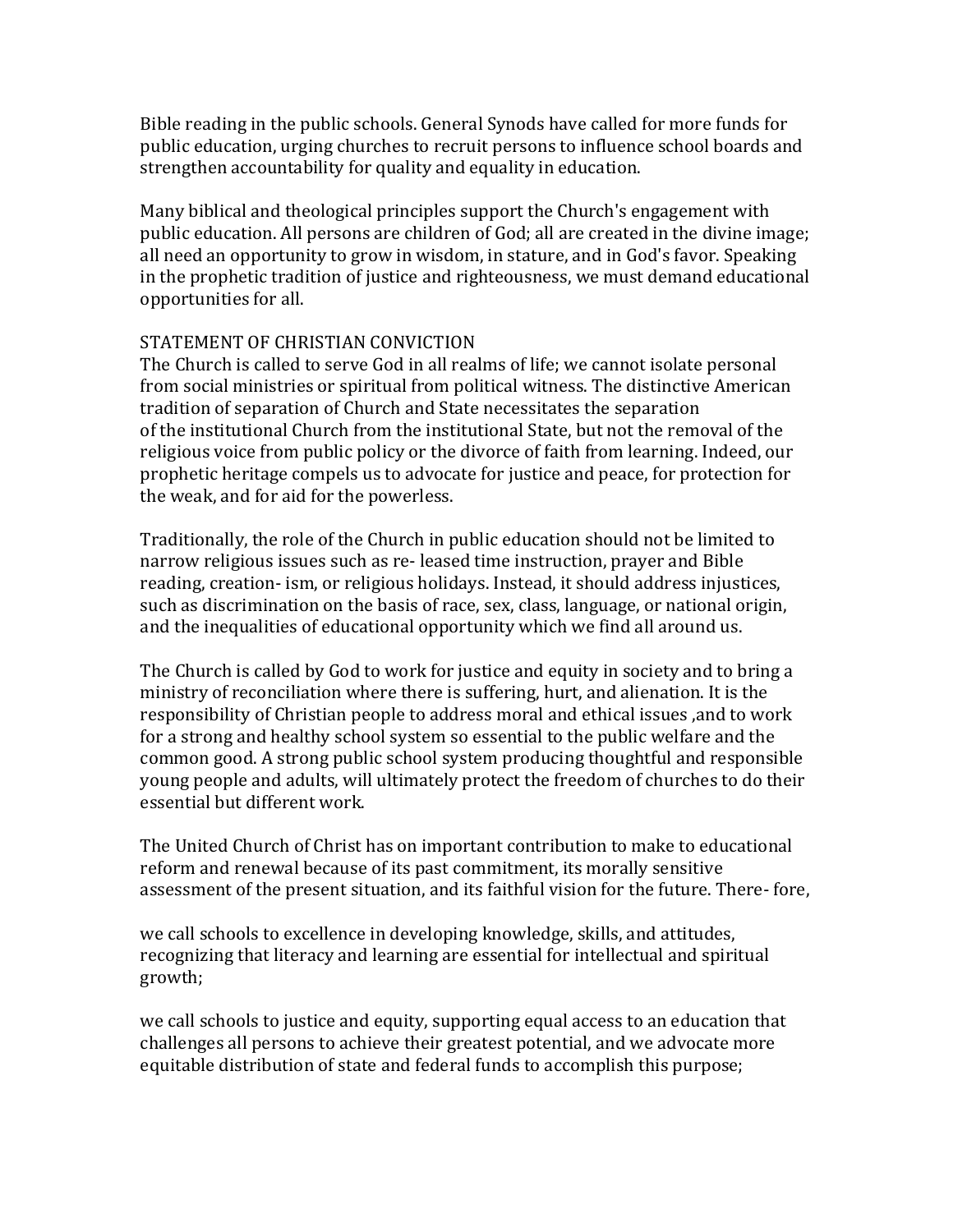we urge the maintenance of school systems that are accountable to local and regional electorates, financed by public tax revenues, and responsible to State standards for curriculum and teacher certification;

we advocate more equitable distribution of state and federal funds for poor, minority and gifted students with special needs who ore "at risk" of failure in both urban and rural areas;

we reaffirm the 1954 Supreme Court decision that separate schools are inherently unequal, and we call upon churches and communities to face de facto segregation and to wrestle with the racism and racial isolation that result in inferior education;

we endorse a strong federal role in education in the areas of equity, civil rights, and research;

we encourage the development of intentional partnerships between churches and schools, including but not limited to tutoring, counseling, recruitment of volunteers, programs of parental involvement, provision of resources and equipment, and membership in citizen advisory and advocacy groups;

we resist the pressures on public schools from sectarian religious groups and ideologies, while we strongly endorse teaching about religion in relation to history, literature, the fine arts, and world cultures; and

we defend the right of parents to choose alternative, private, religious, or independent schools, but continue to declare that those schools should be funded by private sources of income.

## **PROPOSAL FOR ACTION ON PUBLIC EDUCATION**

85-GS-86 VOTED: The Fifteenth General Synod adopts the Proposal for Action on Public Education:

PROPOSAL FOR ACTION ON PUBLIC EDUCATION 

WHEREAS, long-standing commitment to public education, and

WHEREAS, public education has become a major concern on the national and state levels, and

WHEREAS, the current priorities of the United Church of Christ, especially Family life and Youth and Young Adult Ministries, ore closely related to this concern;

THEREFORE, the Fifteenth General Synod of the United Church of Christ calls upon its churches, conferences, and national instrumentalities: